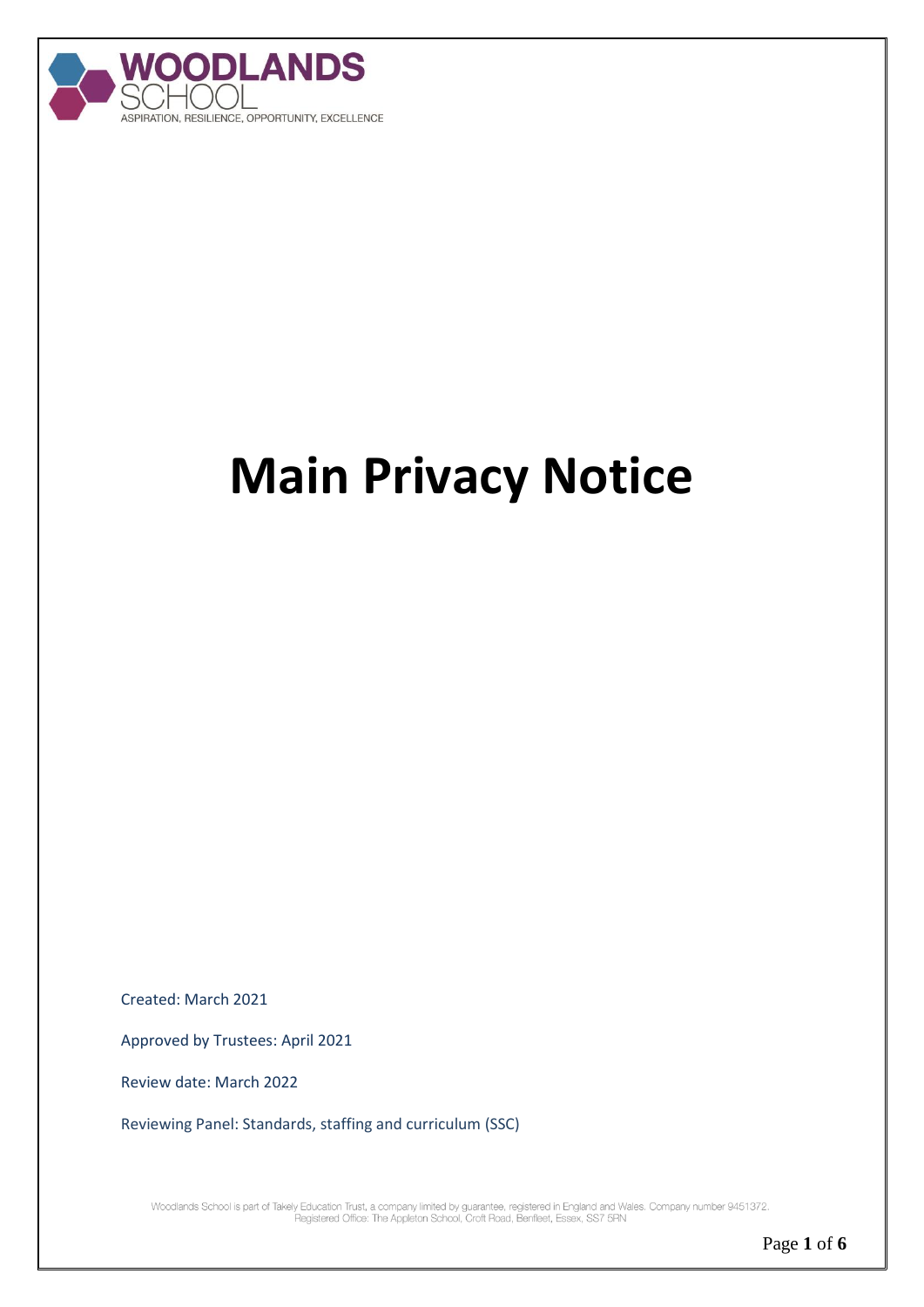## **Privacy notice**

We respect you and your child's privacy and are committed complying with privacy legislation. The information below is what is referred to as a 'Privacy Notice' which explains how we use and protect your personal information.

We have a Data Protection Officer whose role it is to ensure that any personal information processed by the school is processed fairly and lawfully. If you have any concerns or questions regarding how we look after your personal information, please contact the Data Protection Officer, Lauri Almond, at [IGS@essex.gov.uk](mailto:IGS@essex.gov.uk) or by calling 0333 032 2970.

# 1. What is Personal Information?

Personal information is often records that can identify and relate to a living person. This can also include information that when put together with other information can then identify a person. for example online identifiers or location data.

2. What are Special Categories of Information?

This is personal information that needs more protection due to its sensitivity. This information is likely to include:

- sexuality and sexual health
- religious or philosophical beliefs
- ethnicity
- physical or mental health
- trade union membership
- political opinion
- genetic/biometric information
- 3. How we limit the use of personal information

We use personal information to deliver education effectively; but wherever possible, the information that we process will be anonymised, pseudonymised or de-personalised. This means the information can no longer identify a person.

When using personal information for research purposes, the information will be anonymised/ pseudonymised to avoid the identification of a person, unless you have agreed that your personal information can be used for the research project.

We do not sell personal information to any other school for the purposes of selling products.

## 4. Why we use personal information

We use personal information to help us run the school effectively, deliver a quality education, and safeguard pupils and staff. Please see our service specific notices which explains how we use personal information for each of our activities.

5. Your privacy rights

The law provides you with a number of rights to control the processing of your personal information:

Accessing the information we hold about you

You have the right to ask for all the information we have about you. When we receive a request from you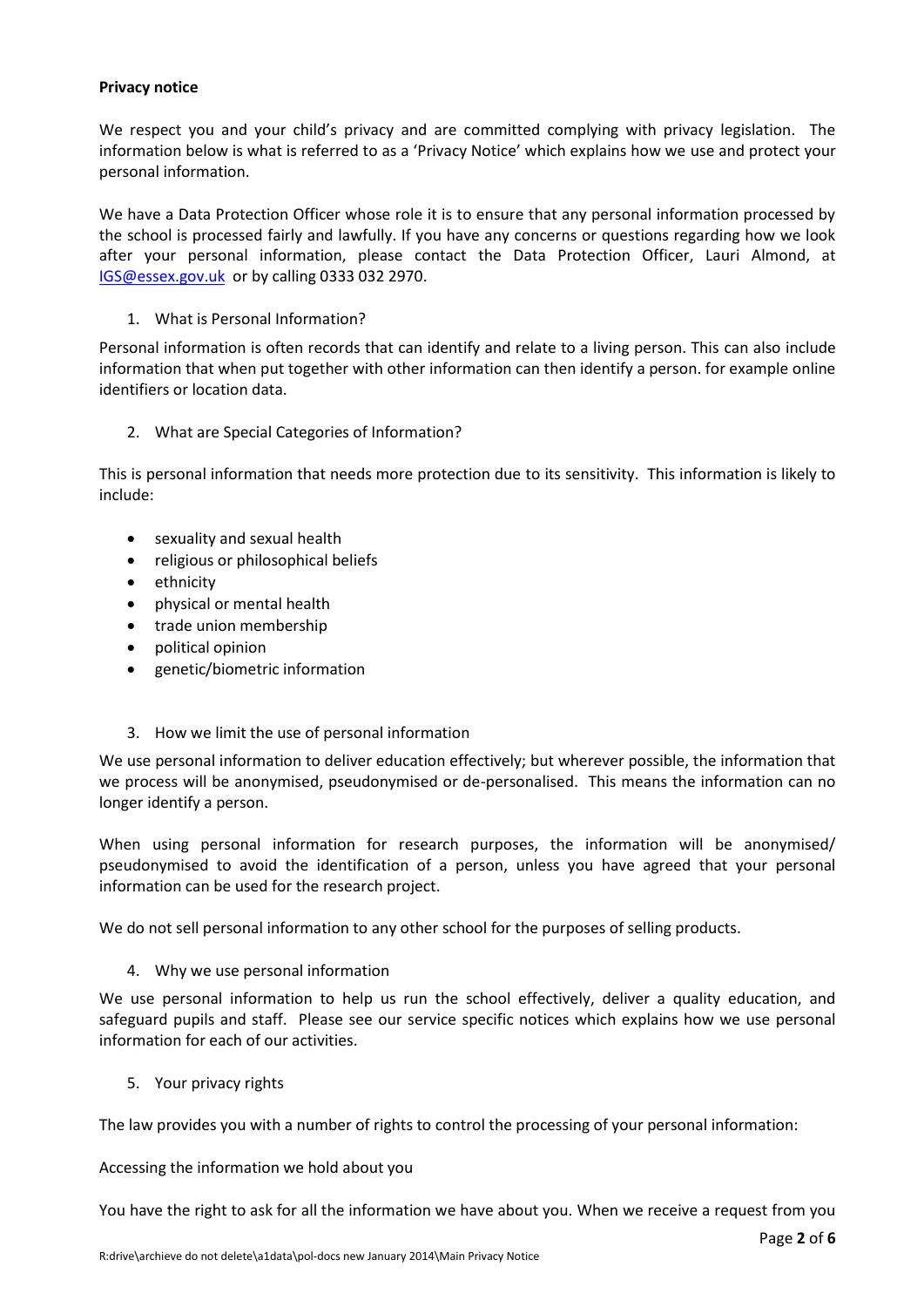in writing, we must normally give you access to everything we have recorded about you. However, we will not let you see any parts of your record which contain:

- Confidential information about other people; or
- Information a professional thinks will cause serious harm to your or someone else's physical or mental wellbeing; or
- If we think that the prevention or detection of crime may be adversely affected by disclosing information to you.

This applies to paper and electronic records. If you ask us, we will also let others see your record (except if one of the points above applies). If you cannot ask for your records in writing, we will make sure there are other ways you can apply. If you have any queries regarding access to your information please contact dwy@woodlandsschool.essex.sch.uk or 01268 282146 Ext. 166

Changing information you believe to be inaccurate

You should let us know if you disagree with something written on your file. We may not always be able to change or remove the information; however, we will correct factual inaccuracies and may include your comments in the records. [Please use the contact details above to report inaccurate information.](https://forms.essex.gov.uk/default.aspx/RenderForm/?F.Name=r4Qcams7sBg&HideAll=1)

Asking for your information to be deleted (right to be forgotten)

In some circumstances you can request the erasure of the personal information used by us, for example:

- Where the personal information is no longer needed for the purpose for which it was collected
- Where you have withdrawn your consent to the use of your information and there is no other legal basis for the processing
- Where there is no legal basis for the use of your information
- Where erasure is a legal obligation

Where personal information has been shared with others, we shall make every reasonable effort to ensure those using your personal information comply with your request for erasure.

Please note that the right to erasure does not extend to using your personal information where:

- Is required by law
- It is used for exercising the right of freedom of expression
- It is in the public interest in the area of public health
- It is for archiving purposes in the public interest, scientific or historical research purposes, or statistical purposes where it would seriously affect the achievement of the objectives of the processing
- It is necessary for the establishment, defense or exercise of legal claims.

Restricting what your information is used for

You have the right to ask us to restrict what we use your personal information for where one of the following applies:

- You have identified inaccurate information, and have notified us of this
- Where using your information is unlawful, and you wish us to restrict rather than erase the information
- Where you have objected to us using the information, and the legal reason for us using your information has not yet been provided to you

When information is restricted it cannot be used other than to securely store the information, and with your consent, to handle legal claims, protect others, or where it is for important public interests of the UK. Where restriction of use has been granted, we will inform you before the use of your personal information is resumed.

You have the right to request that we stop using your personal information in some circumstances, for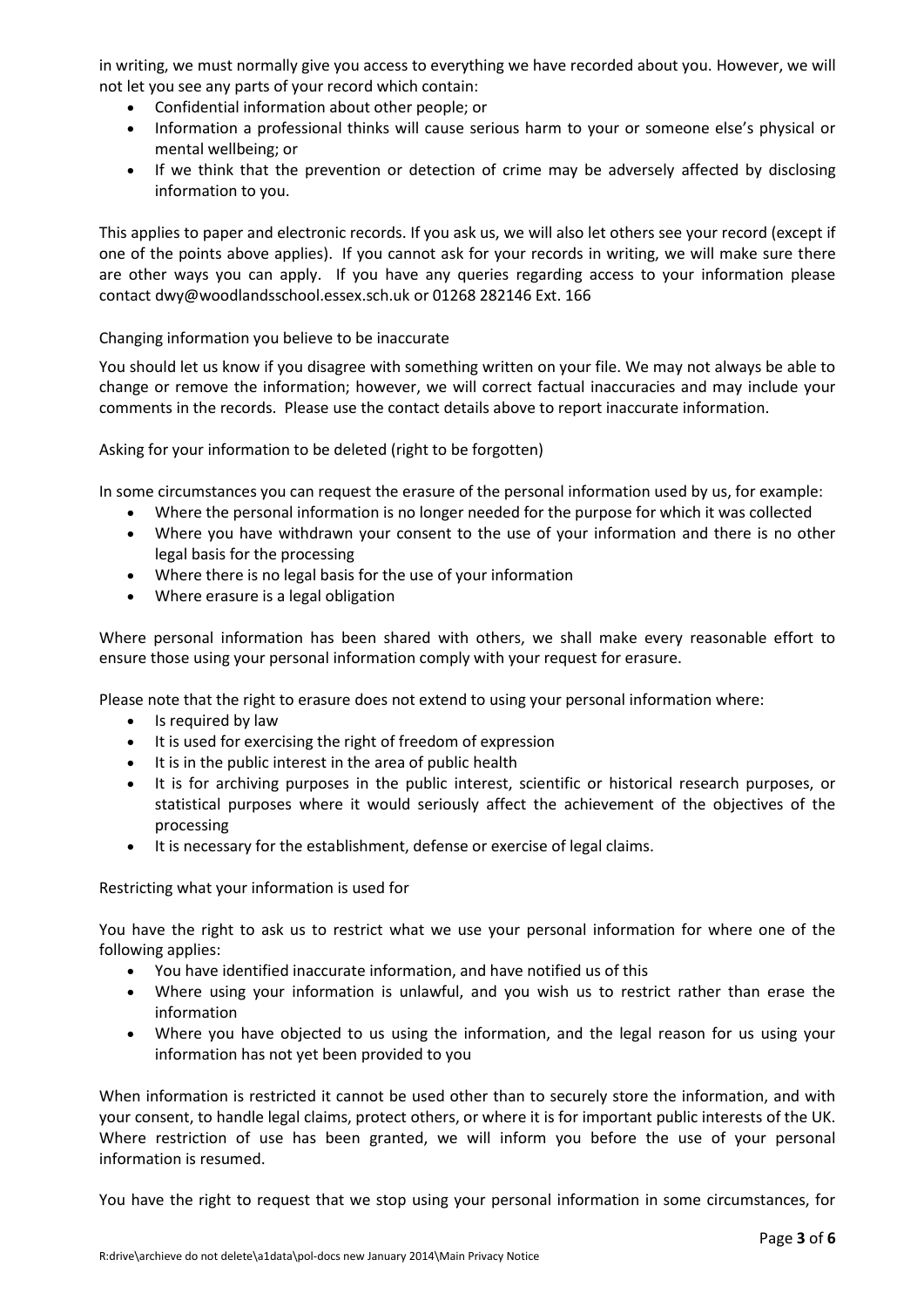example where we are relying on your consent. However we are required by law to use personal information to deliver education services so for those purposes we could not grant your request.

Computer based decisions about you and if you are 'profiled'

You have the right to object about decisions being made about you by automated means (by a computer and not a human being), unless it is required for any contract you have entered into, required by law, or you have consented to it. You also have the right to object if you are being 'profiled'. Profiling is where decisions are made about you based on certain things in your personal information.

If you have concerns regarding automated decision making, or profiling, please contact the school who will advise you about how your information is being used.

# 6. Who will we share your personal information with?

As explained in our service specific notices we use a range of companies and partners to either store personal information or to manage it for us. Where we have these arrangements there is always a contract, memorandum of understanding or information sharing protocol in place to ensure that the school complies with information protection law. We complete privacy impact assessments before we share personal information to ensure their compliance with the law.

Sometimes we have a legal duty to provide information about people to other schools, e.g. Child Protection concerns or statutory returns to the Department for Education, for example the school census. We may also share your personal information when we feel there is a good reason that is more important than protecting your confidentiality. This does not happen often, but we may share your information:

- To find and stop crime or fraud; or
- if there are serious risks to the public, our staff or to other professionals; or
- to protect a child.

The law does not allow us to share your information without your permission, unless there is proof that someone is at risk or it is required by law. This risk must be serious before we can go against your right to confidentiality. When we are worried about physical safety or we feel that we need to take action to protect someone from being harmed in other ways, we will discuss this with you and, if possible, get your permission to tell others about your situation. We may still share your information if we believe the risk to others is serious enough to do so.

There may also be rare occasions when the risk to others is so great that we need to share information straight away. If this is the case, we will make sure that we record what information we share and our reasons for doing so. We will let you know what we have done and why as soon as or if we think it is safe to do so.

We are required by law to share certain information with the Department for Education; for more details on how they use personal information please click [here](https://www.gov.uk/guidance/data-protection-how-we-collect-and-share-research-data)

We are also required to share some information with Essex County Council; for more details on how they use personal information please click [here](http://www.essex.gov.uk/privacy-notices/Pages/Default.aspx)

If you live or attend school in Southend Borough Council area you will find their privacy notice [here](https://www.southend.gov.uk/privacynotice)

If you live or attend school in the Thurrock Council area you will find their privacy notice [here](https://www.thurrock.gov.uk/privacy)

## 7. How do we protect your information?

We will do what we can to make sure we hold personal records (on paper and electronically) in a secure way, and we will only make them available to those who have a right to see them. Our security measures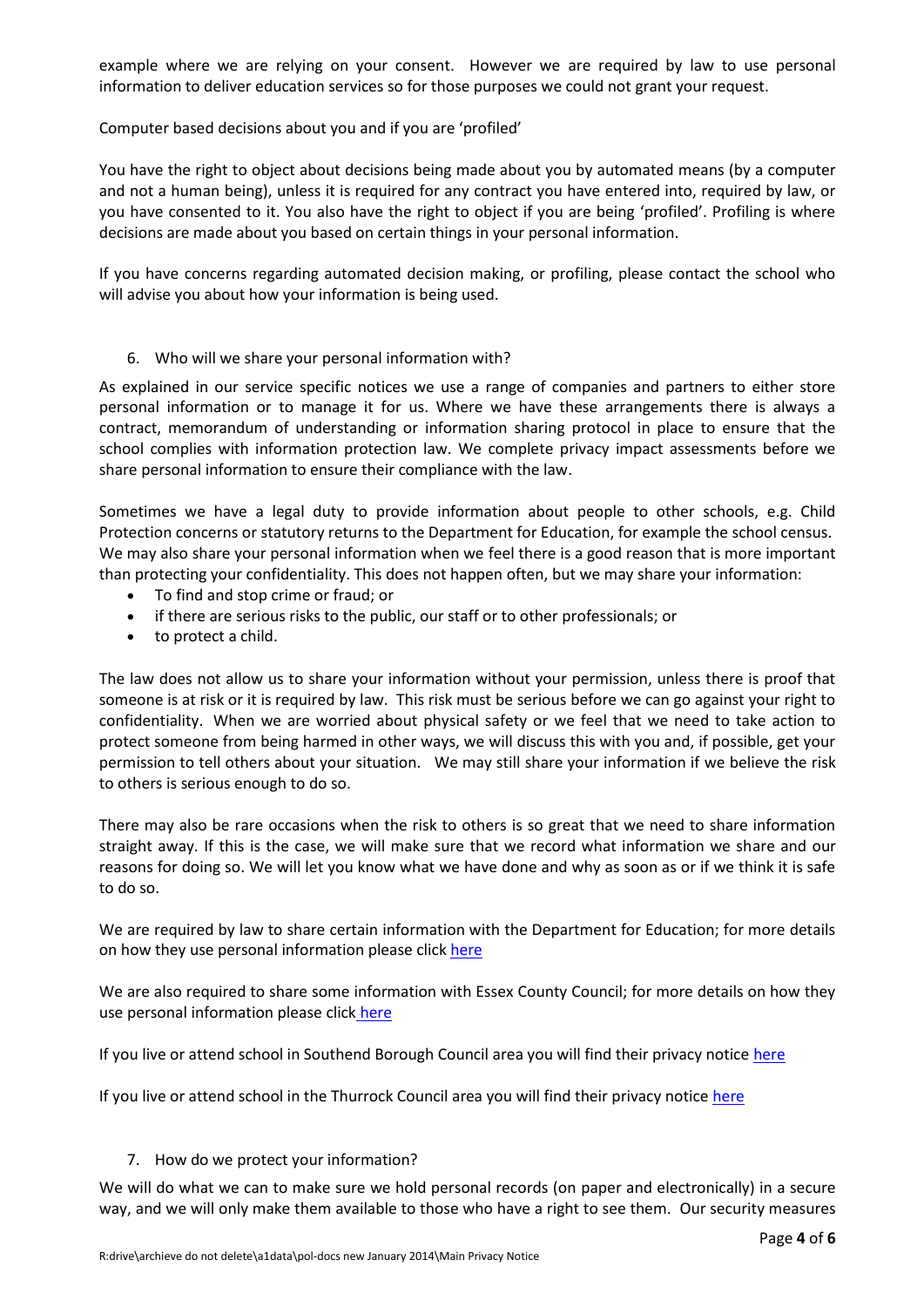include:

- Encryption allows information to be hidden so that it cannot be read without special knowledge (such as a password). This is done with a secret code or cypher. The hidden information is said to be encrypted.
- Controlling access to systems, networks and buildings allows us to stop people who are not allowed to view your personal information from getting access to it.
- Training for our staff allows us to make them aware of how to handle information and how and when to report when something goes wrong.
- Ways for us to access your information should something go wrong and our systems not work, including how we manage your information in event of an emergency or disaster.
- Regular testing of our technology and processes including keeping up to date on the latest security updates (commonly called patches).

# If your information leaves the country

Sometimes, for example where we receive a request to transfer school records to a new school, it is necessary to send that information outside of the UK. In such circumstances additional protection will be applied to that information during its transfer, and where the receiving country does not have an adequacy decision, advice will be sought from the Information Commissioners Office prior to the information being sent.

8. How long do we keep your personal information?

Our retention schedule lists how long your information may be kept for different purposes. A copy of our retention schedule can be requested from our school office.

9. Where can I get advice?

You can contact our Data Protection Officer a[t IGS@essex.gov.uk](mailto:IGS@essex.gov.uk) or by calling 0333 032 2970.

For independent advice about information protection, privacy and information sharing issues, you can contact the Information Commissioner's Office (ICO) at:

Information Commissioner's Office Wycliffe House Water Lane Wilmslow Cheshire SK9 5AF

Tel: 0303 123 1113 (local rate) or 01625 545 745 if you prefer to use a national rate number

Alternatively, visi[t ico.org.uk](https://ico.org.uk/) or email [casework@ico.org.uk.](mailto:casework@ico.org.uk)

## 10. Cookies & how you use this website

To make this website easier to use, we sometimes place small text files on your device (for example your iPad or laptop). These are known as 'cookies'. Most big websites do this too.

They improve things by:

- remembering the things you've chosen, so you don't have to keep re-entering them whenever you visit a new page
- remembering information you've given (for example, your address) so you don't need to keep entering it
- measuring how you use the website so we can make sure it meets your needs.

By using our website, you agree that we can place these types of cookies on your device.